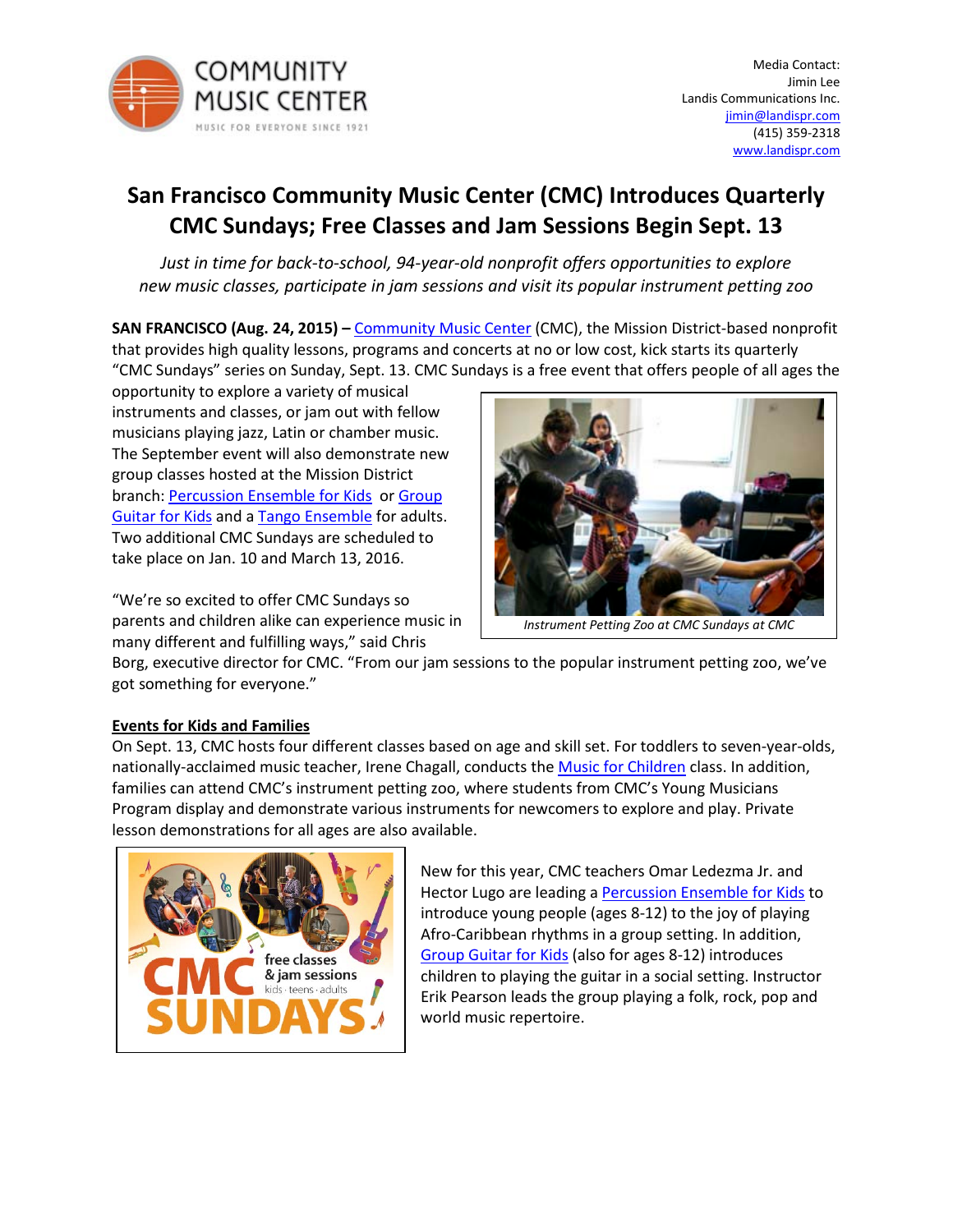#### **Events for Adults**

Adults can participate in a casual jam with Richard Saunders in jazz or read chamber music with Loretta Taylor. Latin music lovers can join a jam with Tregar Otton and Hector Lugo or explore unique styles and techniques of Argentine tango in the [Tango Ensemble](http://sfcmc.org/classes/ensembles/#tangoensemble) class, led by Scott O'Day. In addition, pianists and vocalists interested in gospel, R&B, pop and jazz can perform for CMC faculty and receive feedback and inspiration.

### **CALENDAR EDITORS, PLEASE NOTE:**

#### **CMC Sundays: Instrument Petting Zoo, Free Classes and Jam Sessions on Sept. 13**

#### **WHAT:**

Community Music Center invites the public to its Mission District Branch on Sunday, Sept. 13 to experience CMC Sundays for free. Children and families can explore instruments and take music classes, while adults participate in a jazz, Latin or chamber music jam session. A Tango Ensemble class and a Vocal and Piano Workshop in gospel, R&B, pop and jazz are also available.

#### **WHERE:**

Community Music Center 544 Capp St. San Francisco, CA 94110

#### **WHEN:**

Sun, Sept. 13, 2015

#### **For Kids:**

3:00-3:45pm – Music for Children demo class with Irene Chagall 4:00-5:00pm – Instrument Petting Zoo



3:00-4:00pm – Percussion Ensemble for Kids demo class with Omar Ledezma Jr. and Hector Lugo 4:00-5:00pm – Group Guitar for Kids demo class with Erik Pearson

3:00-5:00pm – Piano lesson demos

# **For Adults:**

3:00-4:00pm – Jazz Jam with Richard Saunders 4:00-5:00pm – Latin Jam with Tregar Otton and Hector Lugo

3:00-4:00pm – Chamber Music Jam with Loretta Taylor

4:00-5:00pm – Tango Ensemble demo class with Scott O'Day

3:00-5:00pm – Vocal and Piano Workshop with Maestro and Nola Curtis (Gospel, R&B, Pop and Jazz) 3:00-5:00pm – Piano lesson demos